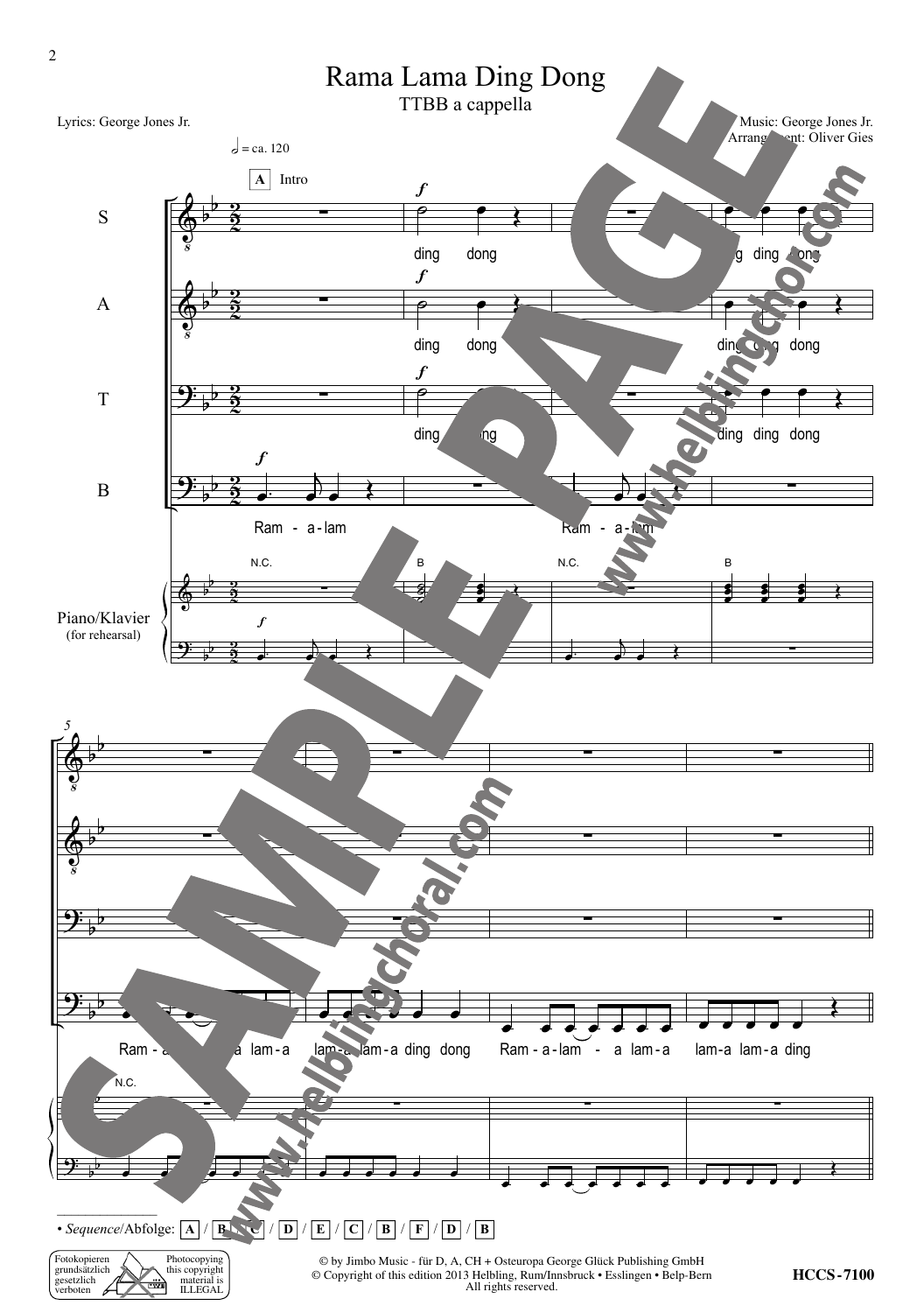

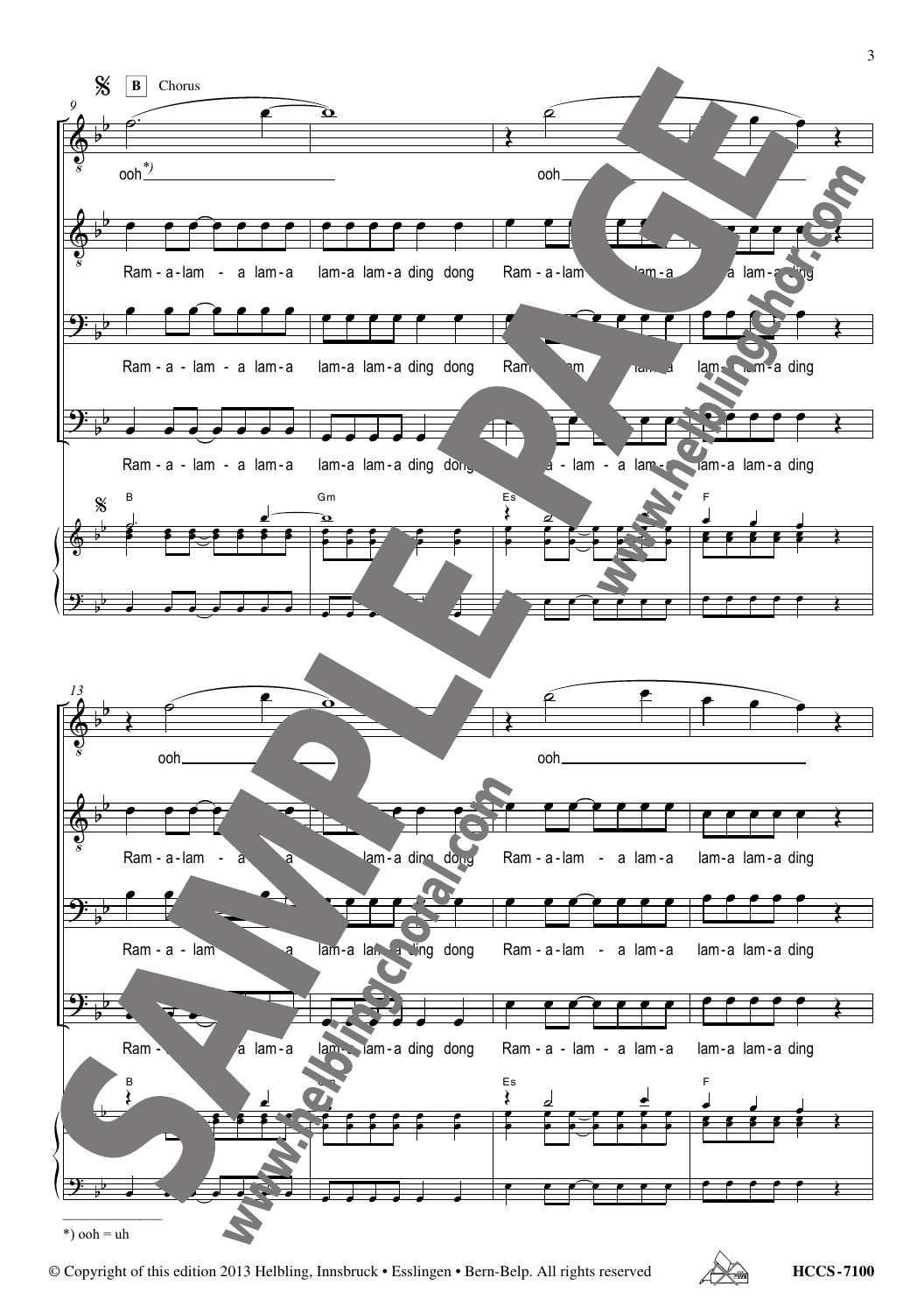

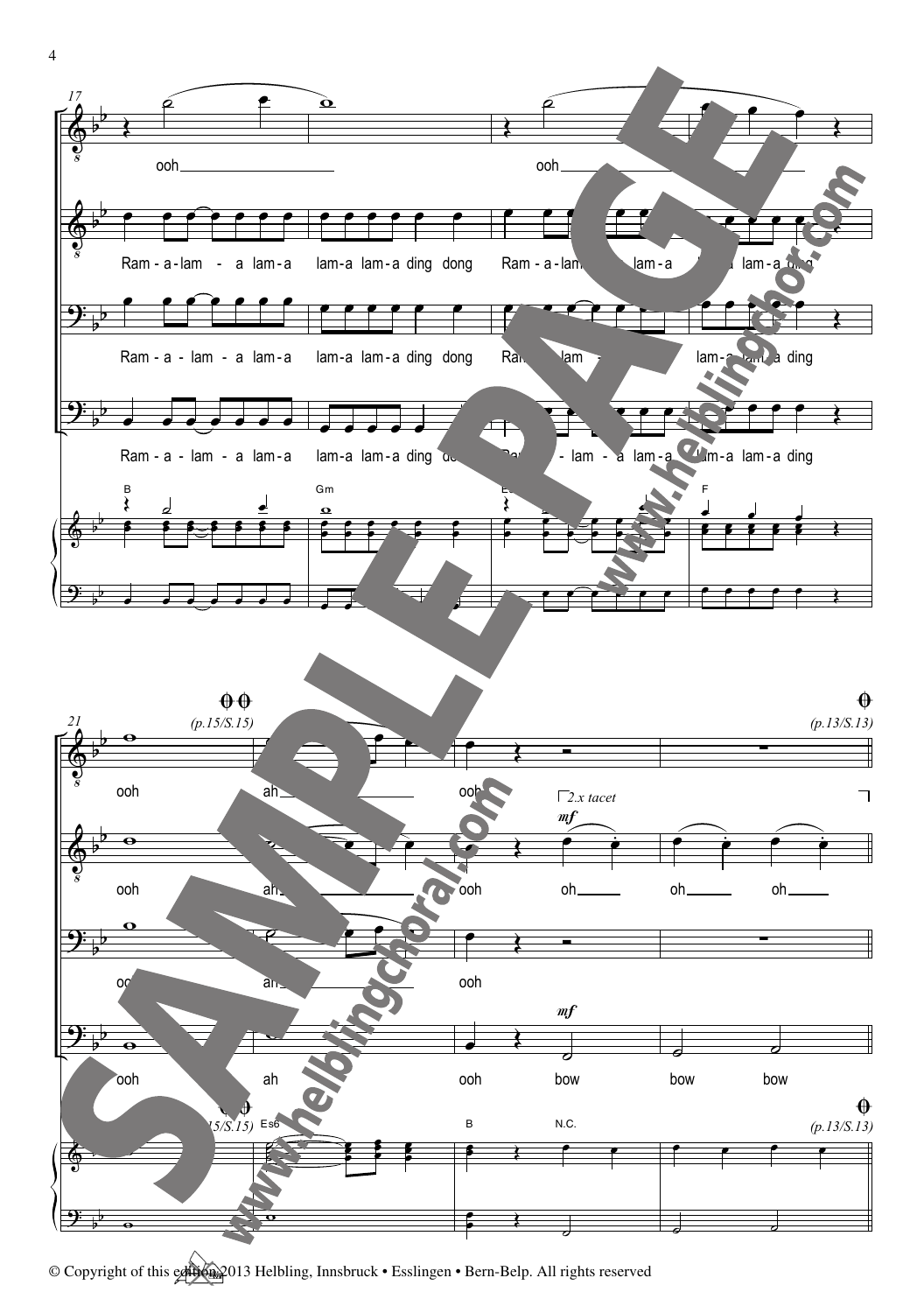

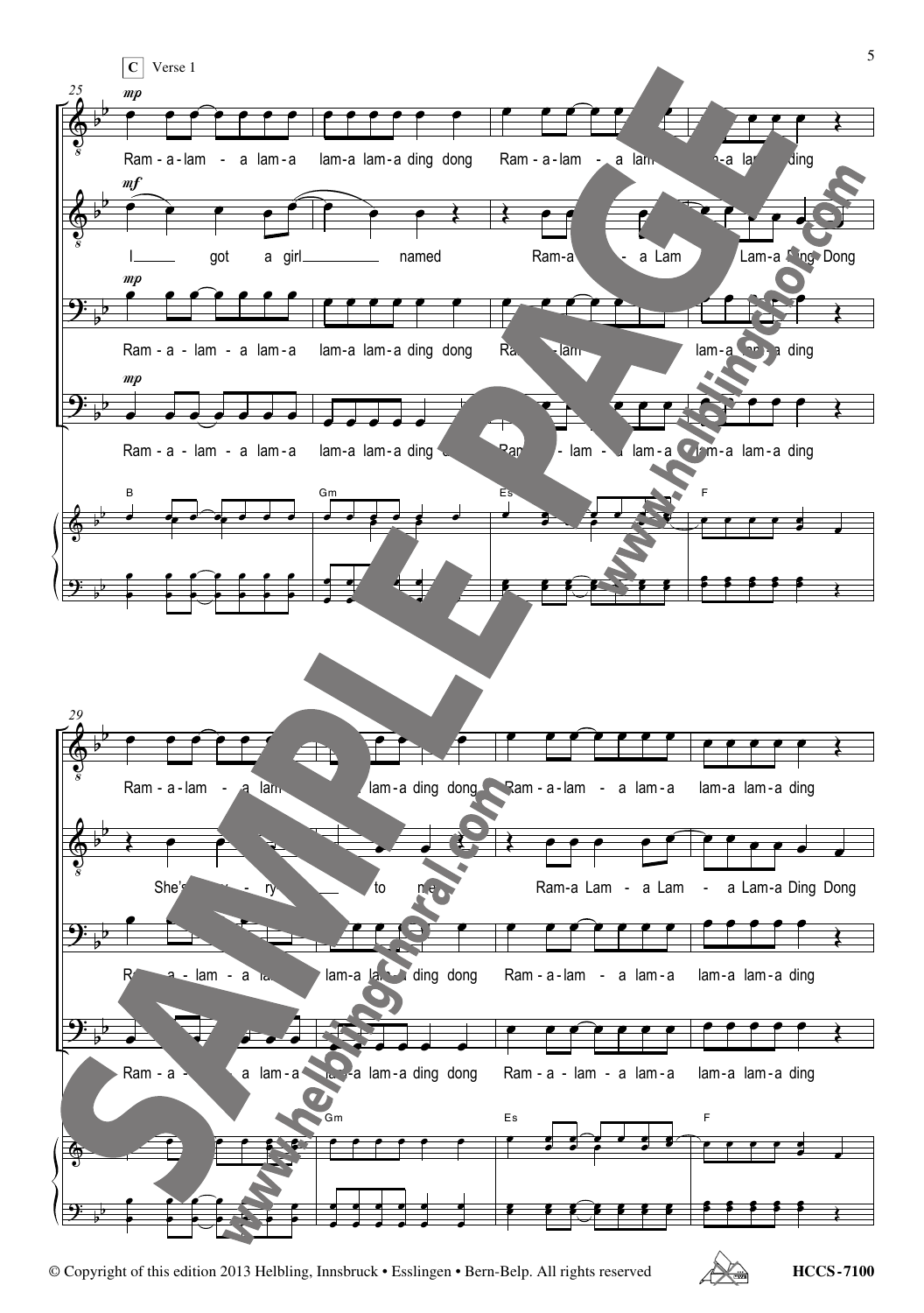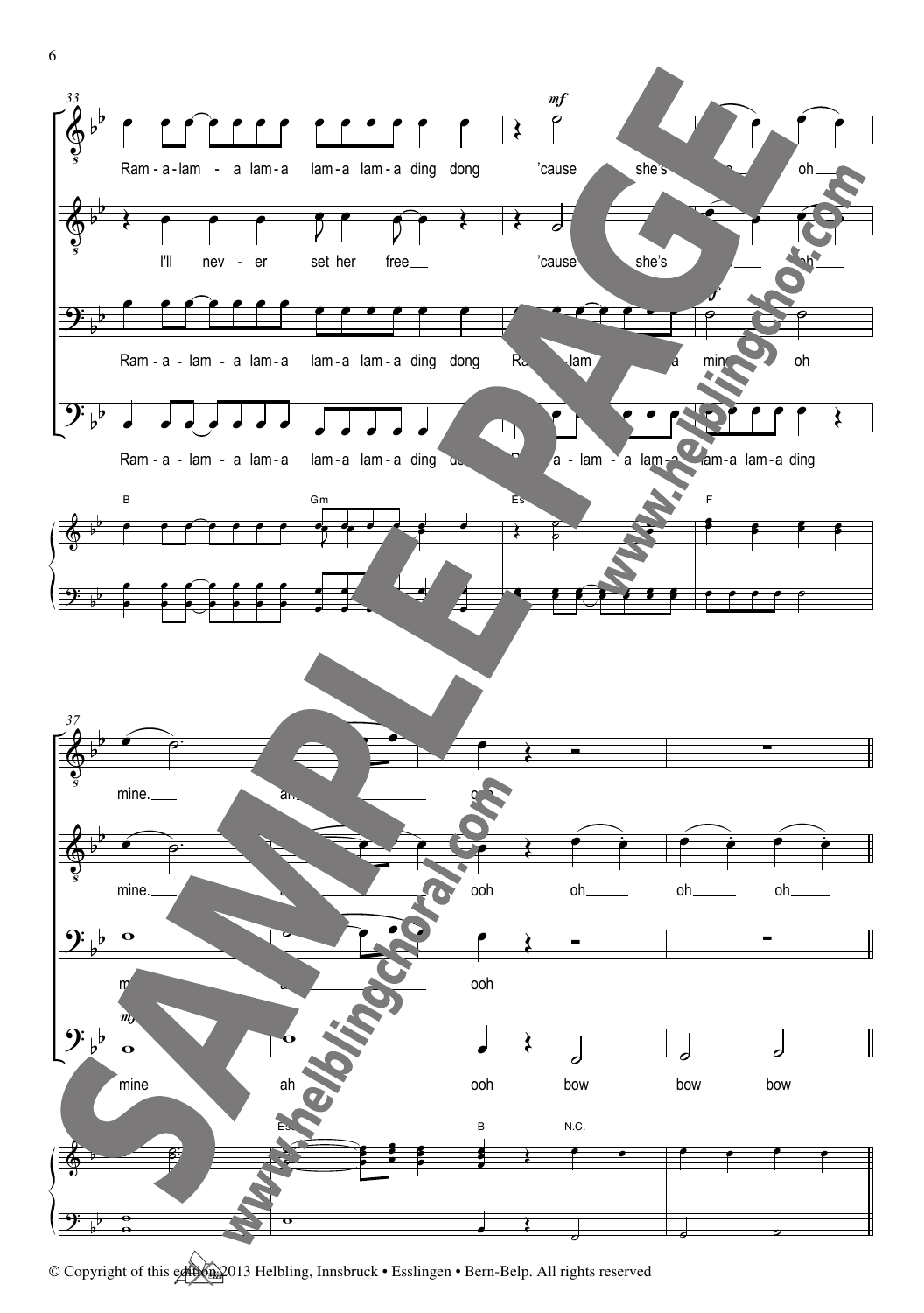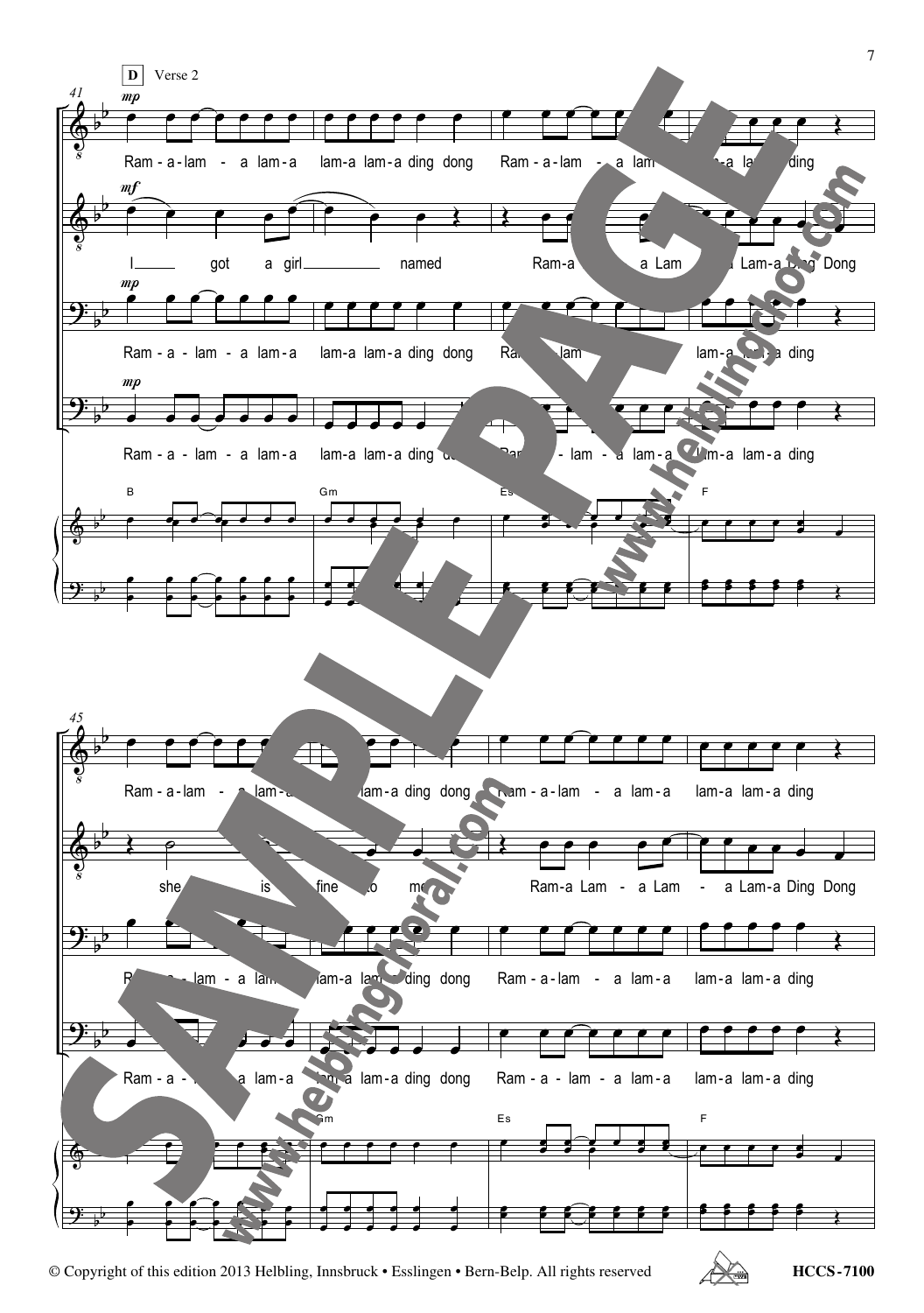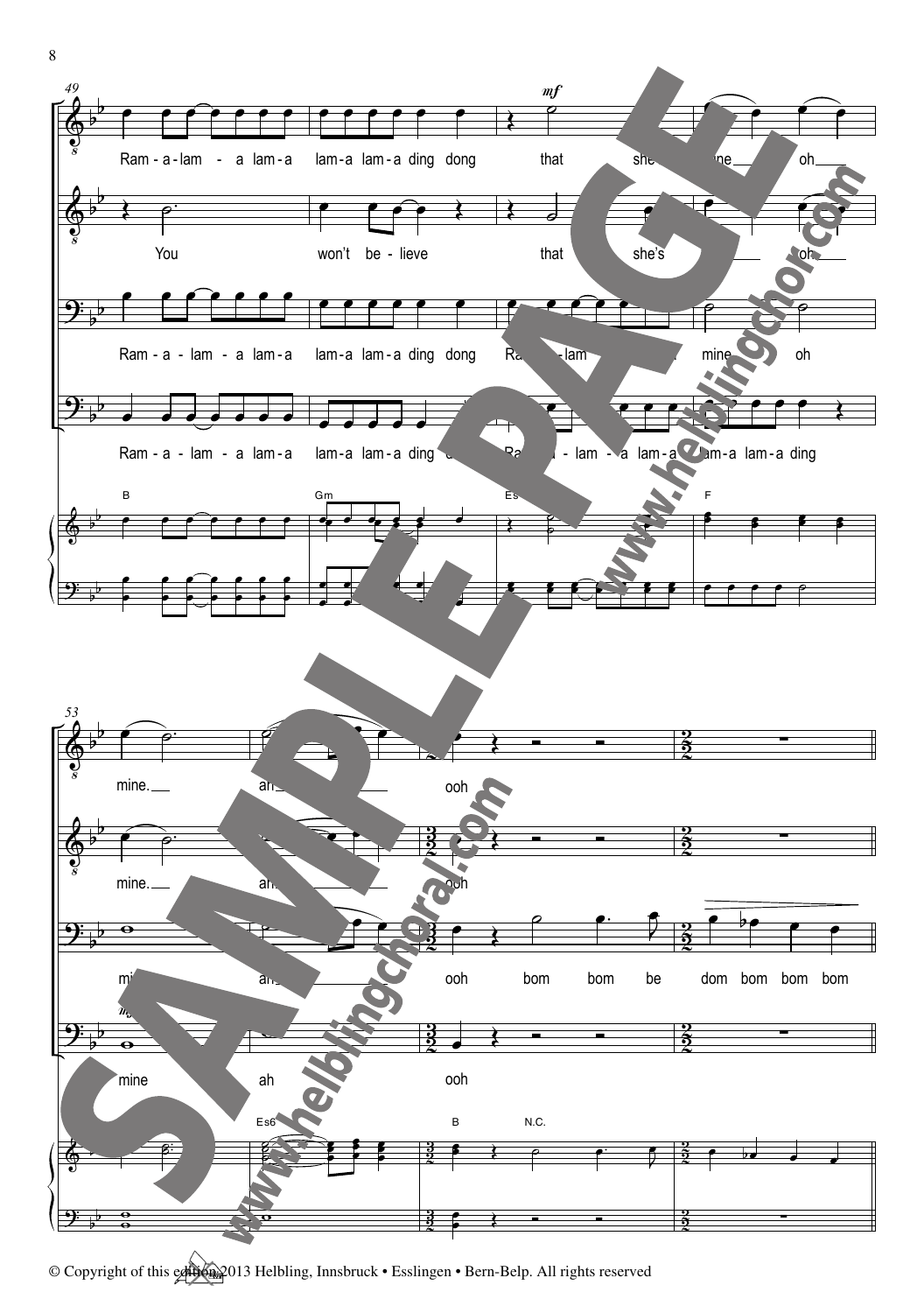

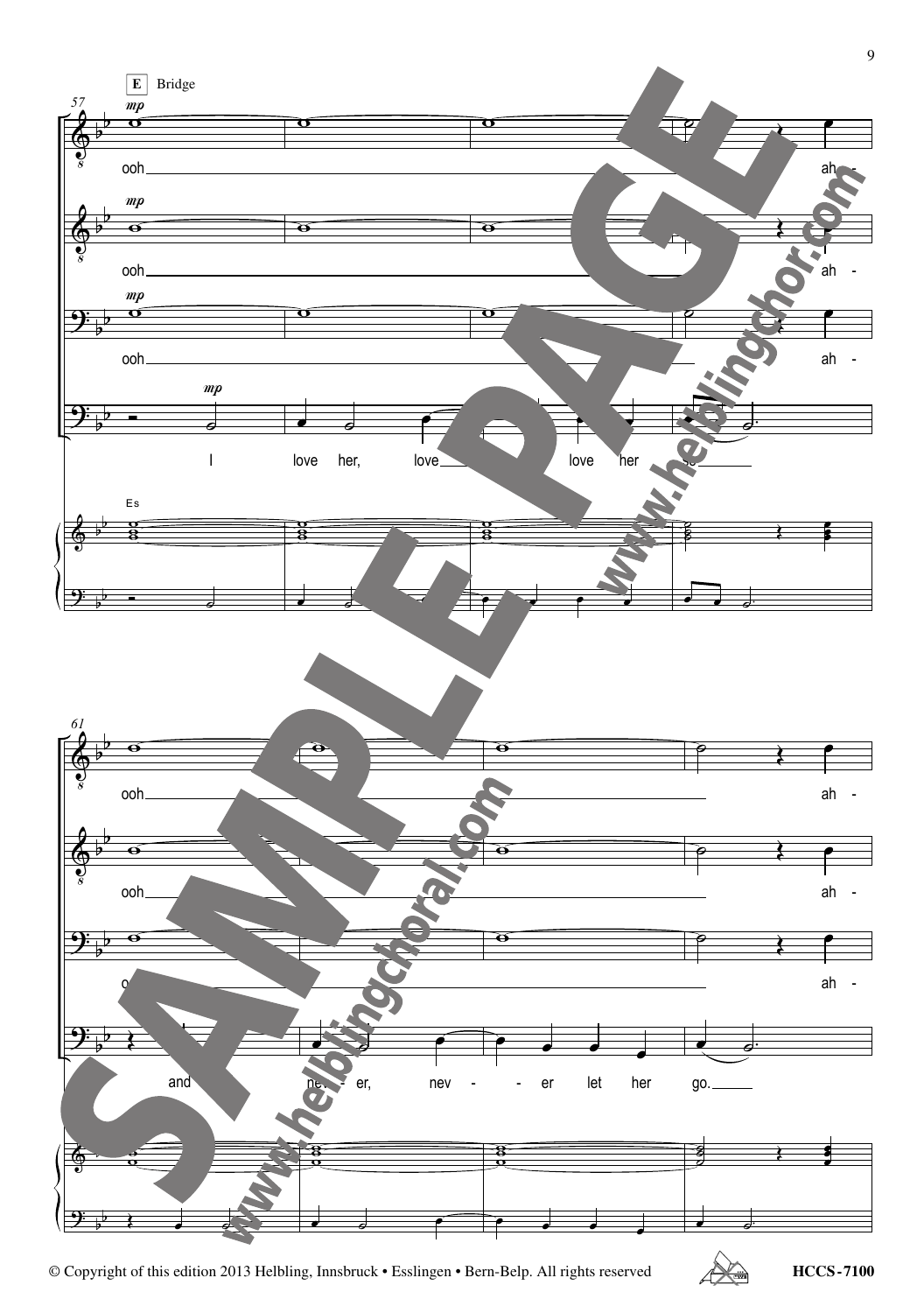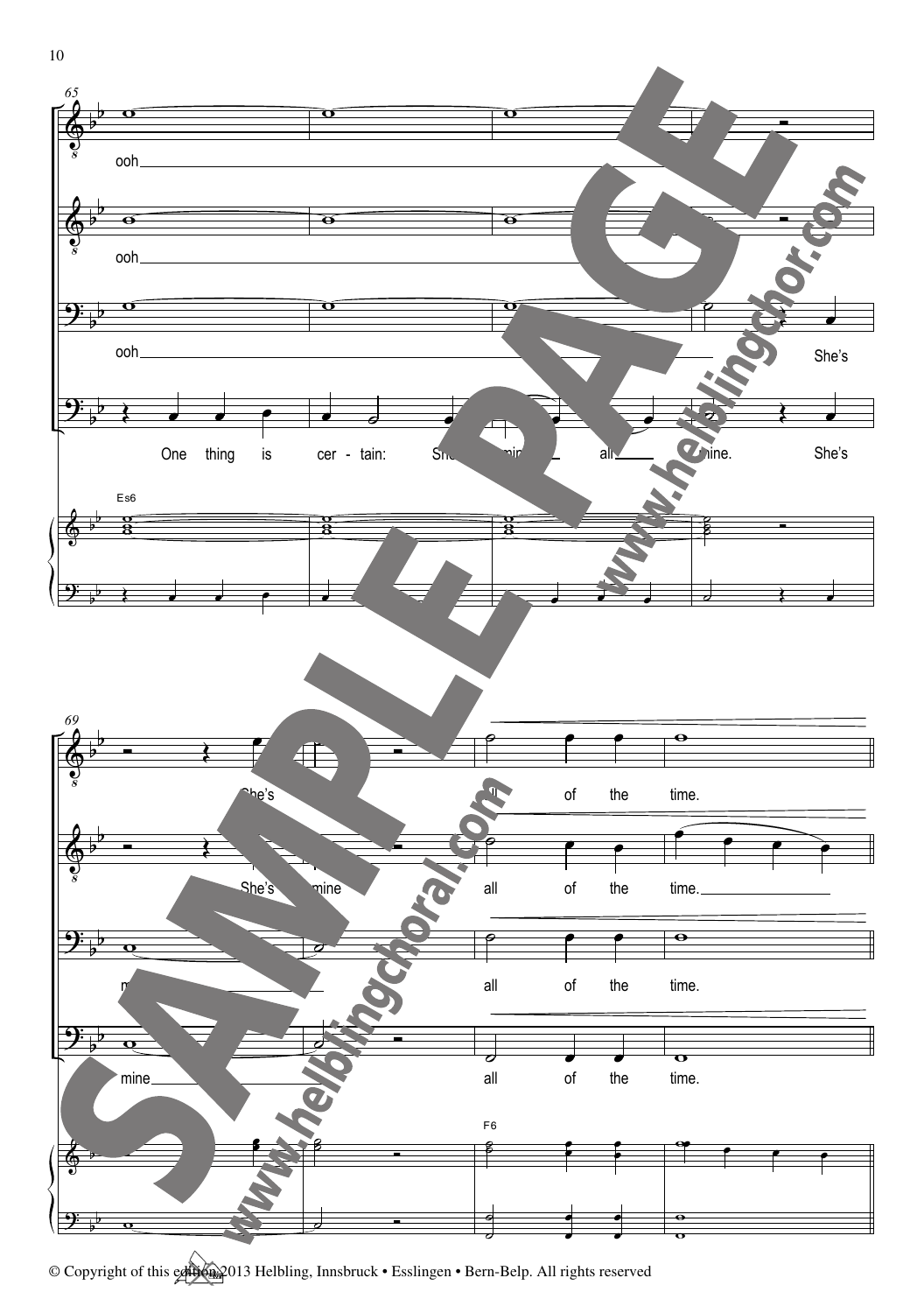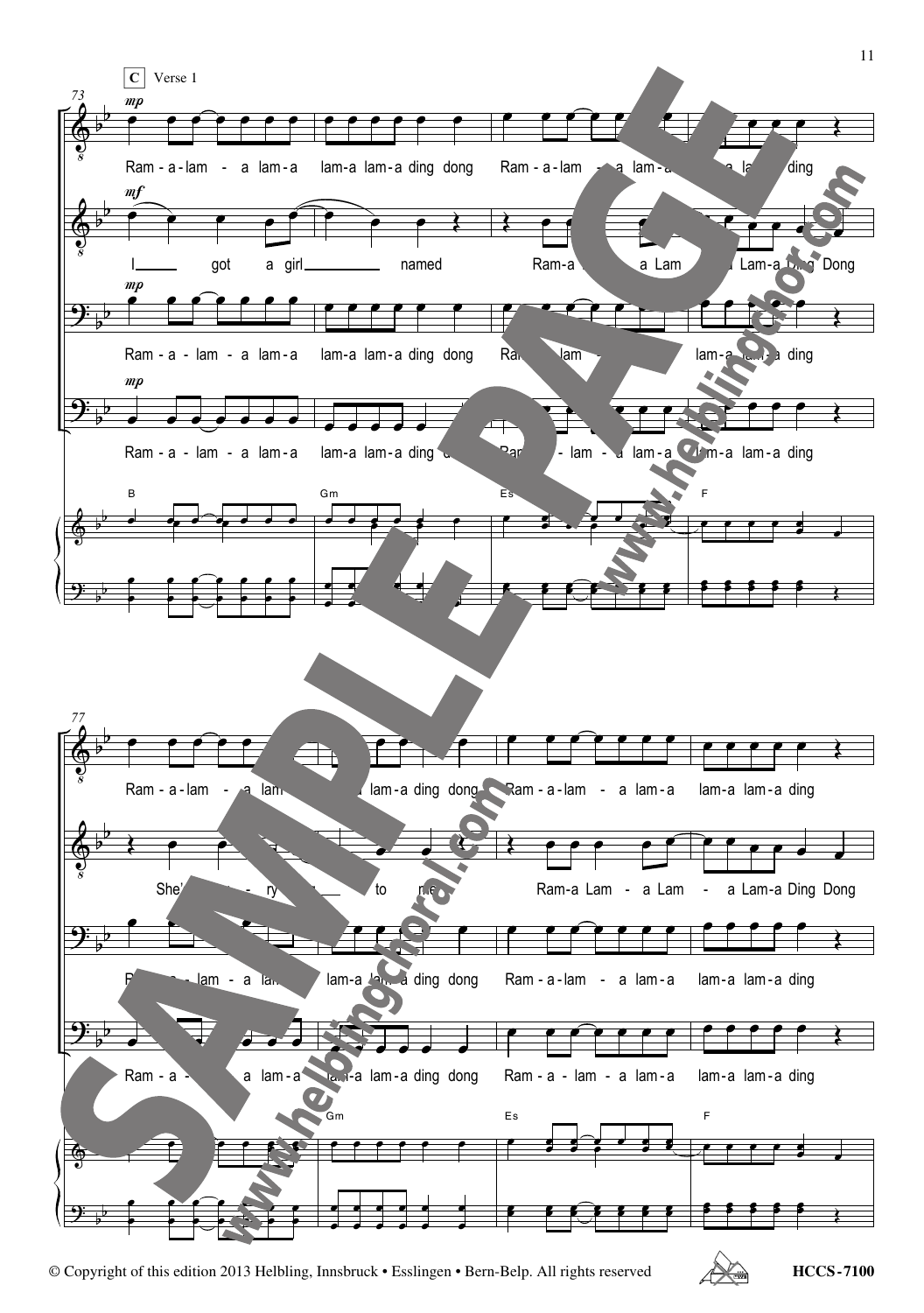

 $\begin{array}{c} \bullet \quad & \bullet \quad \\ \bullet \quad & \bullet \quad \end{array}$ 

 $\overline{\phantom{a}}$   $\overline{\phantom{a}}$ 

 $\overline{\mathbf{o}}$ 

12

 $\overline{\mathbf{P}}$ 

b b  $\overline{\mathbf{e}}$  $\frac{9}{9}$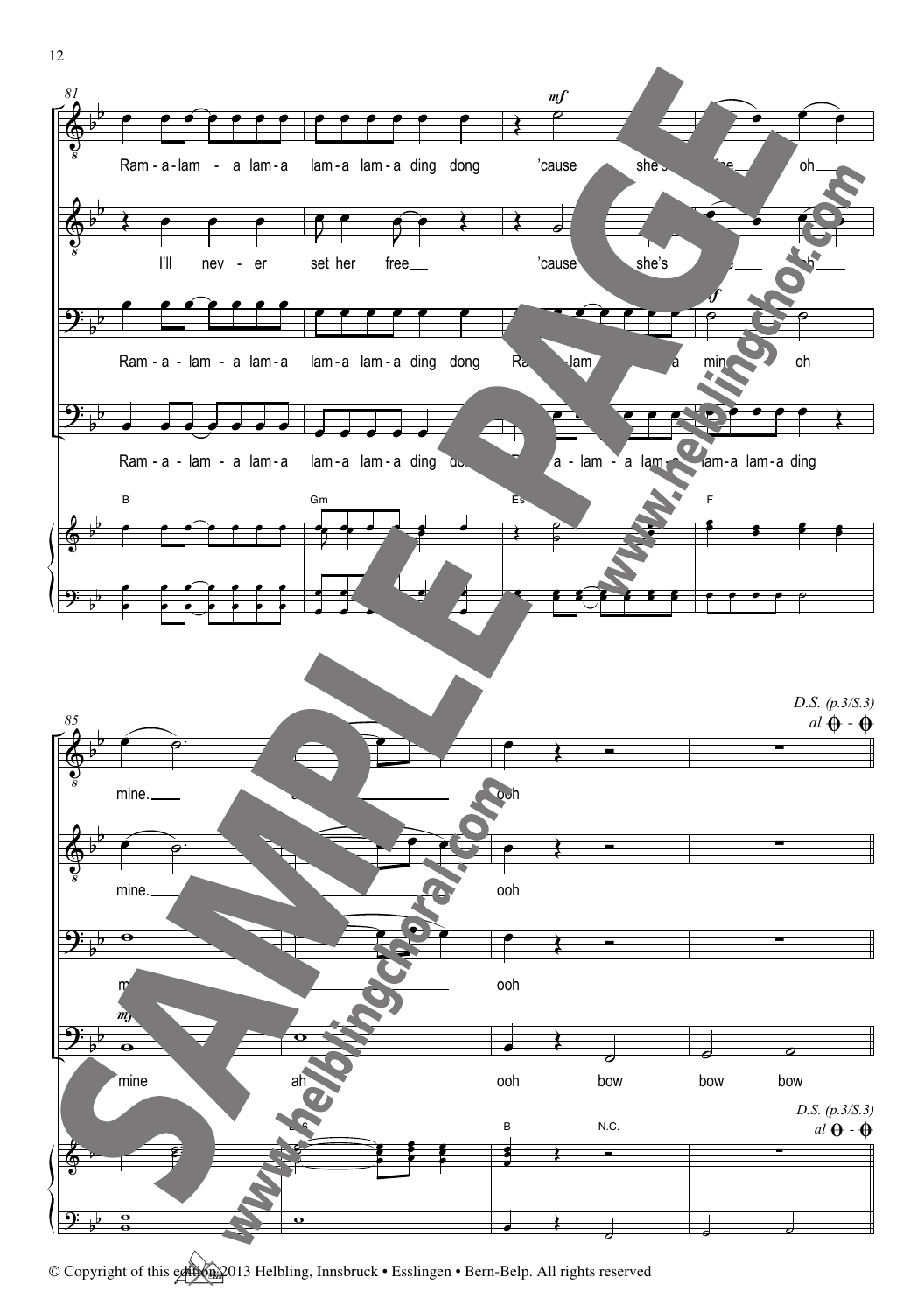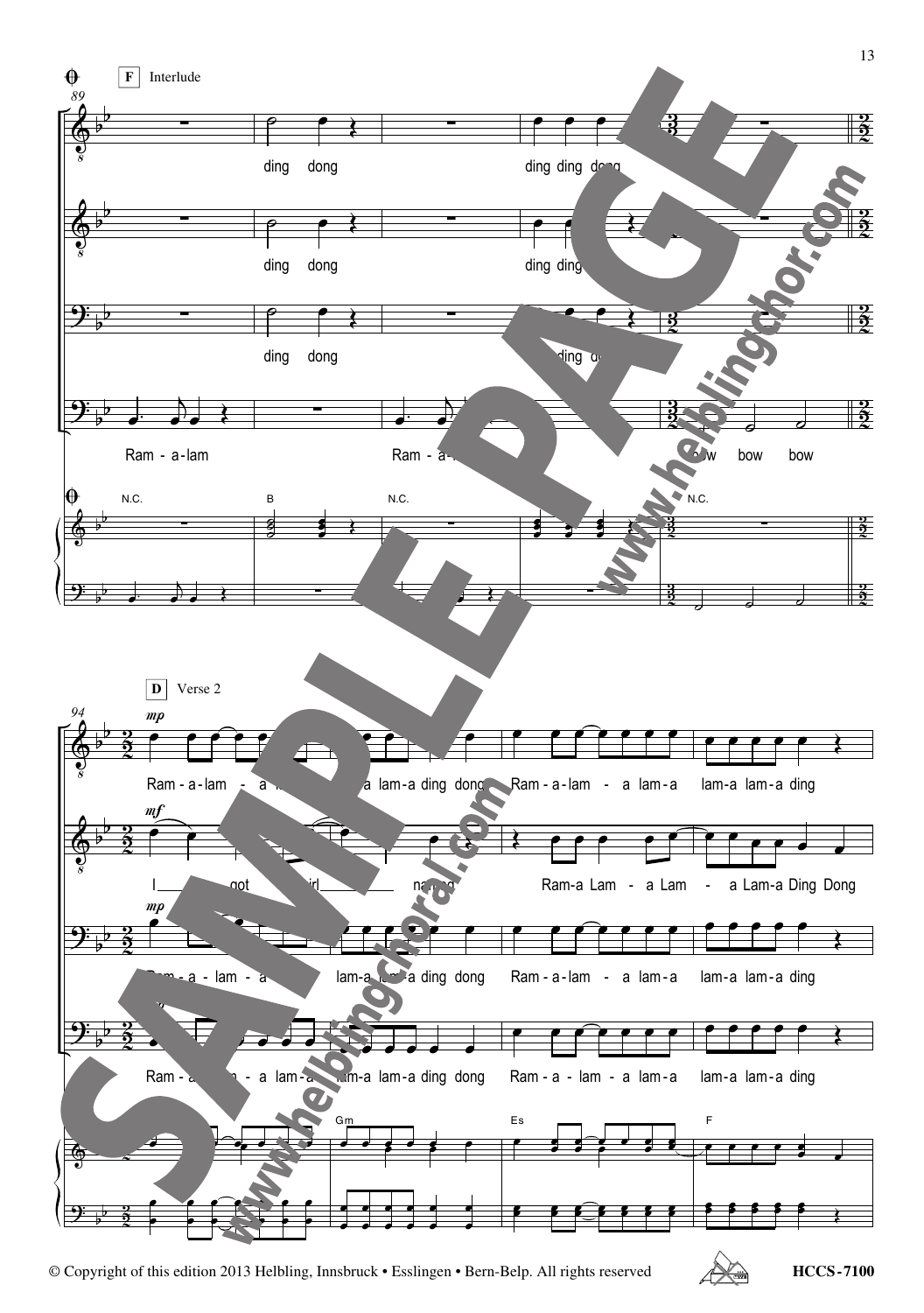